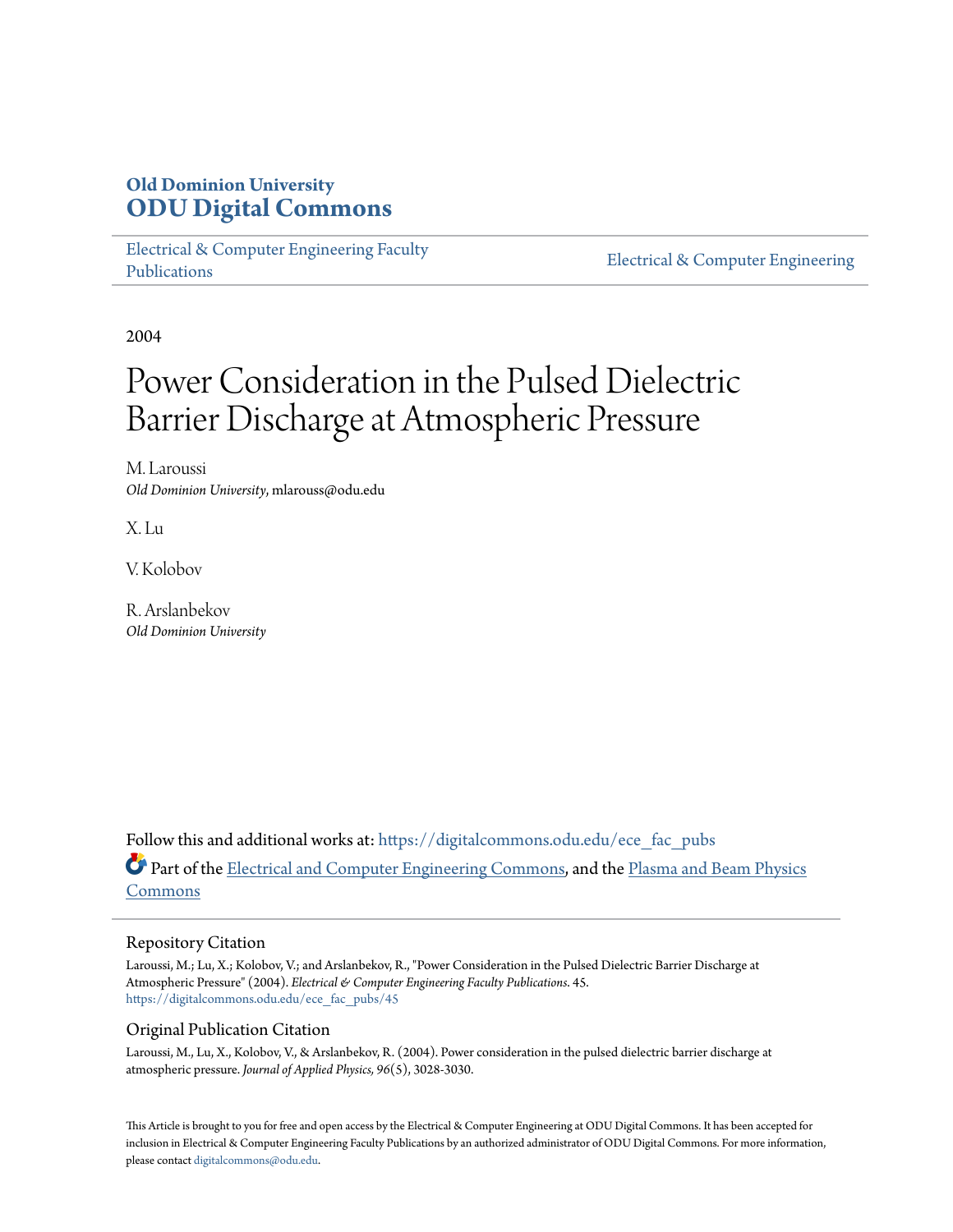



## **Power consideration in the pulsed dielectric barrier discharge at atmospheric pressure**

[M. Laroussi,](http://scitation.aip.org/search?value1=M.+Laroussi&option1=author) [X. Lu,](http://scitation.aip.org/search?value1=X.+Lu&option1=author) [V. Kolobov](http://scitation.aip.org/search?value1=V.+Kolobov&option1=author), and [R. Arslanbekov](http://scitation.aip.org/search?value1=R.+Arslanbekov&option1=author)

Citation: [Journal of Applied Physics](http://scitation.aip.org/content/aip/journal/jap?ver=pdfcov) **96**, 3028 (2004); doi: 10.1063/1.1777392 View online: <http://dx.doi.org/10.1063/1.1777392> View Table of Contents: <http://scitation.aip.org/content/aip/journal/jap/96/5?ver=pdfcov> Published by the [AIP Publishing](http://scitation.aip.org/content/aip?ver=pdfcov)

## **Articles you may be interested in**

[Investigation of ionized metal flux in enhanced high power impulse magnetron sputtering discharges](http://scitation.aip.org/content/aip/journal/jap/115/15/10.1063/1.4871635?ver=pdfcov) J. Appl. Phys. **115**, 153301 (2014); 10.1063/1.4871635

[Characterization and mechanism studies of dielectric barrier discharges generated at atmospheric pressure](http://scitation.aip.org/content/aip/journal/apl/96/19/10.1063/1.3430008?ver=pdfcov) Appl. Phys. Lett. **96**, 191503 (2010); 10.1063/1.3430008

Self-pulsing 10 4 A cm − 2 current density discharges in dielectric barrier Al / Al 2 O 3 microplasma devices Appl. Phys. Lett. **94**, 011501 (2009); 10.1063/1.3064159

[Evidence of plasma-catalyst synergy in a low-pressure discharge](http://scitation.aip.org/content/aip/journal/apl/88/2/10.1063/1.2164915?ver=pdfcov) Appl. Phys. Lett. **88**, 021503 (2006); 10.1063/1.2164915

[Optimization of ultraviolet emission and chemical species generation from a pulsed dielectric barrier discharge at](http://scitation.aip.org/content/aip/journal/jap/98/2/10.1063/1.1980530?ver=pdfcov) [atmospheric pressure](http://scitation.aip.org/content/aip/journal/jap/98/2/10.1063/1.1980530?ver=pdfcov)

J. Appl. Phys. **98**, 023301 (2005); 10.1063/1.1980530

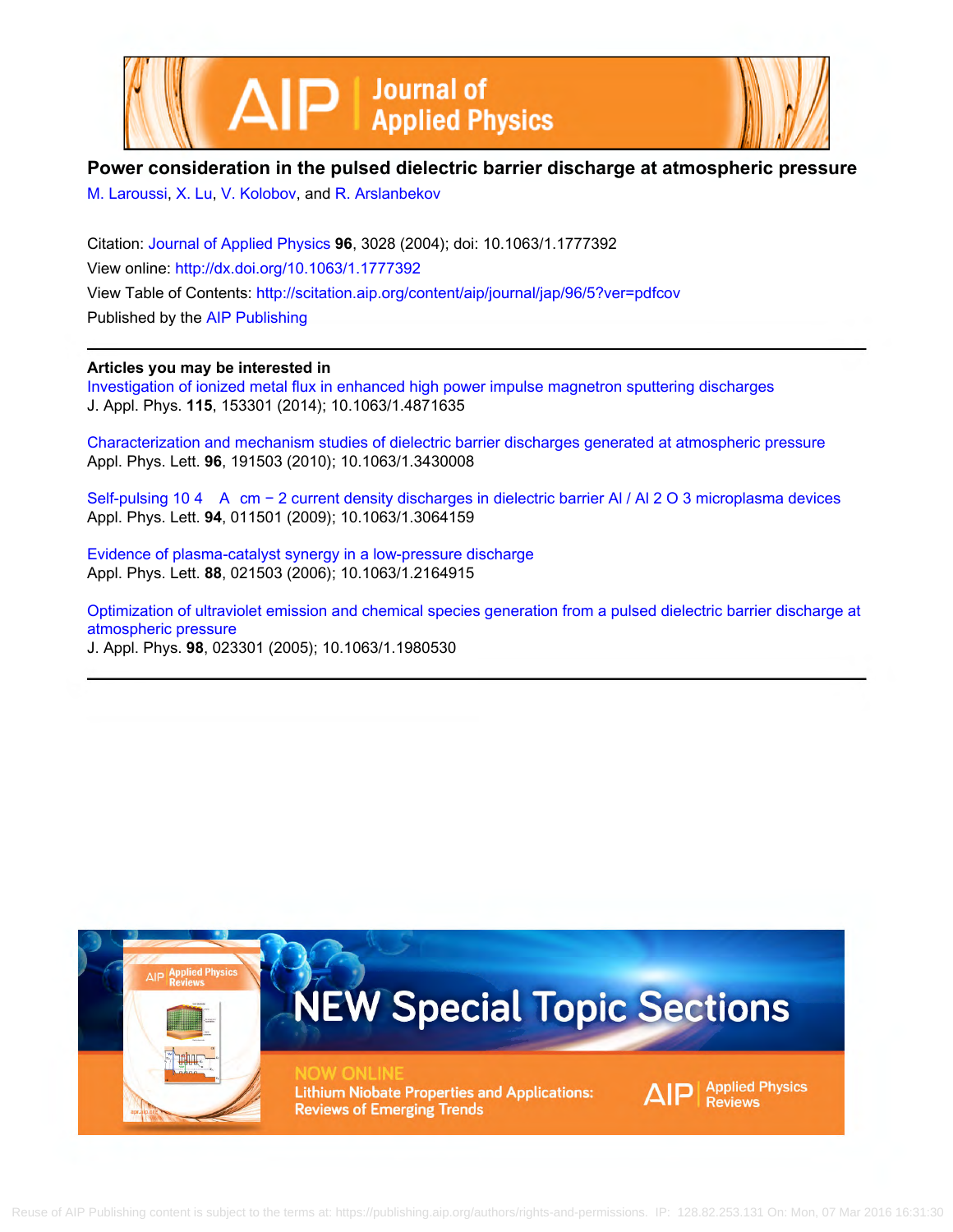## **Power consideration in the pulsed dielectric barrier discharge at atmospheric pressure**

M. Laroussi<sup>a)</sup> and X. Lu

*Electrical and Computer Engineering Department, Center for Bioelectrics, Old Dominion University, Norfok, Virginia 23529*

V. Kolobov and R. Arslanbekov *CFD Research Corporation, Huntsville, Alabama 35805*

(Received 5 March 2004; accepted 2 June 2004)

Nonequilibrium, atmospheric pressure discharges are rapidly becoming an important technological component in material processing applications. Amongst their attractive features is the ability to achieve enhanced gas phase chemistry without the need for elevated gas temperatures. To further enhance the plasma chemistry, pulsed operation with pulse widths in the nanoseconds range has been suggested. We report on a specially designed, dielectric barrier discharge based diffuse pulsed discharge and its electrical characteristics. Two current pulses corresponding to two consecutive discharges are generated per voltage pulse. The second discharge, which occurs at the falling edge of the voltage pulse, is induced by the charges stored on the electrode dielectric during the initial discharge. Therefore, the power supplied to ignite the first discharge is partly stored to later ignite a second discharge when the applied voltage decays. This process ultimately leads to a much improved power transfer to the plasma. © *2004 American Institute of Physics*. [DOI: 10.1063/1.1777392]

Dielectric barrier discharges (DBDs) are traditionally driven by sine wave voltages with magnitudes in the kV range and frequencies in the kHz range. Depending on the operating parameters, DBDs can generate either filamentary or diffuse plasmas. Both types of discharges have been found useful for a variety of applications, such as ozone generation,<sup>1</sup> vacuum ultraviolet radiation sources,<sup>2</sup> and biological sterilization.<sup>3</sup> To improve the energy transfer efficiency, voltage pulses with sub-microsecond rise and fall times have been proposed by several investigators. Liu and Neiger<sup>4</sup> have shown that at low pressures, two discharges are ignited per pulse: One at the rising edge and a second discharge at the falling edge of the voltage pulse. Here, we report experimental results showing that a similar mechanism occurs for a DBD operated at atmospheric pressure. Current measurements show two narrow current pulses, a positive one a short time after the voltage rising edge and a negative one at the falling edge of the voltage pulse. The negative current pulse is caused by the voltage induced by the charge accumulation on the dielectric during the first current pulse. These current pulses have peaks of few amperes and are about 100 ns wide. The total current (sum of the capacitive displacement current and the conduction current) and the discharge current are presented and discussed. The voltages across the dielectric and the gas gap are calculated and correlated to the current measurements. Finally, the different components of the power (stored and dissipated) are calculated and their impact on the power budget is elucidated.

A discharge device based on a modified DBD-type configuration is used in this study. It comprises two parallel electrodes separated by a gap. One of the electrodes is made of a 2 in.  $\times$  2 in. aluminum plate covered by an alumina  $(Al<sub>2</sub>O<sub>3</sub>)$  sheet. The dimensions of the Alumina sheet are:  $75 \times 75 \times 1$  mm<sup>3</sup>. The other electrode is made of a copper disk (diameter of 5.7 cm) with several holes through which the operating gas is injected. The diameter of the holes is about 1 mm. The distance between nearby holes is 5 mm. This electrode is not covered by a dielectric. The distance of the gap between the electrodes is adjustable from 1 mm to few centimeters. The gas flows out of the holes and into the discharge gap. Figure 1 is a schematic of the discharge setup. Figure 2 shows the experimental setup for the currentvoltage measurements. The high voltage pulse generator is capable of producing pulses with amplitudes up to 10 kV, pulse widths variable from 200 ns to dc, and with a repetition rate up to 10 khz. The rise and fall times of the voltage pulses are about 100 ns. Voltages are measured by a P6015 Tektronix high voltage probe and currents by a A6312 Tektronix current probe. The voltage and current wave forms are viewed by a Tektronix TDS 784D wideband digital oscilloscope. For high pulse repetition rates and for adequately high voltages (the value of which depends on the gap distance) we were able to generate stable diffuse plasmas for both helium/ air and argon/air gas mixtures.

Figure 3 shows the applied voltage pulse and the corresponding total current for a gap distance of 2.5 mm. Helium with about 1% mixture of air was used. The voltage pulse repetition rate is 1 khz. Two distinct current pulses are clearly visible. The first pulse occurs at the rising front of the voltage pulse and the second current pulse occurs at the falling front of the voltage. These current pulses include both

a)Author to whom correspondence should be addressed; electronic mail: mlarouss@odu.edu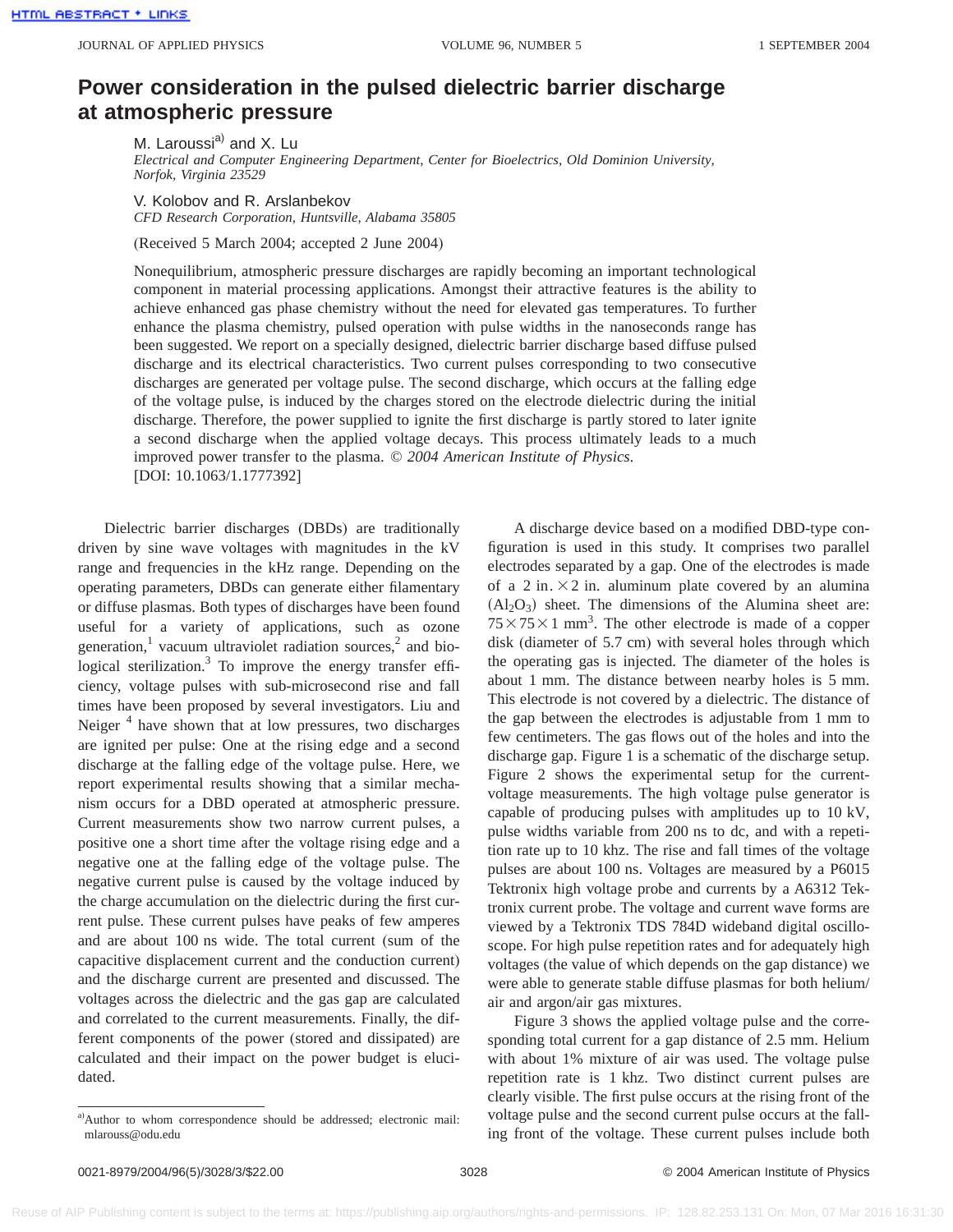

FIG. 1. Three-dimensional illustration of the DBD-based device used in the experiments.

the displacement current (which is also present when no plasma is generated) and the conduction current, which flows as soon as a conduction channel is formed when the gap breaks down (discharge ignition). To find the actual discharge current, the displacement current (due to cable capacitance, the dielectric capacitance, and the gas gap capacitance) is subtracted from the total measured current. The discharge electrical model used in our calculations is shown in Fig. 4. The capacitors  $C_{\text{cable}}(48 \text{ pF})$ ,  $C_{\text{d}}(145 \text{ pF})$ , and  $C_g$ (calculated, 9 pF) represent the cable capacitance, the equivalent capacitance of the dielectric, and the equivalent capacitance of the gas gap. The displacement current is due to the combination of these capacitors. The resistance  $R_p$ represents the finite conductivity of the plasma and corresponds to power dissipation.

The discharge current is shown in Fig. 5. The first pulse of the discharge current starts after the applied voltage reaches a certain value, which depends on the gap distance. The delay between the start of the voltage pulse and that of the first discharge current pulse is about 100 ns. After the first pulse occurrence, the discharge current remains zero until the arrival of the falling front of the voltage. About 50 ns



FIG. 2. Experimental setup of the discharge system with diagnostics.



FIG. 3. Total current  $I_{\text{tot}}$  and applied voltage  $V_{\text{a}}$  vs time.

after the beginning of the falling front, a current pulse is observed. This corresponds to a second breakdown of the gap. This second discharge ignites because of the voltage induced by the charges, which have accumulated on the surface of the dielectric plate during the first discharge.

Figure 6 shows the applied voltage  $V_a$ , the voltage across the dielectric  $V_d$ , and the voltage across the discharge gap  $V_g$ (the locations of these voltages are shown in Fig. 4). The voltage across the dielectric is calculated by the ratio of the time integral of the current through the DBD,  $I_{\text{DBD}}$ , and the dielectric capacitance  $C_d$  ( $C_d$ =145 pF). The voltage across the gas gap is simply given by  $V_g = V_a - V_d$ . Note that  $V_g$ exhibits a negative pulse when the applied voltage  $V_a$  decays. This negative pulse is induced by the charges previously collected on the surface of the dielectric plate. The voltage across the dielectric,  $V<sub>d</sub>$ , starts increasing only after the discharge is initiated (point 1 in Fig. 6), which is few nanoseconds after the rising front of the applied voltage pulse. Then  $V<sub>d</sub>$  rises rapidly when the discharge current increases (point 2). This rise is due to charges from the plasma volume being collected on the surface of the dielectric. When the first discharge extinguishes,  $V_g$  goes to zero and  $V_d$  becomes equal to  $V_a$  and remains at that level until the arrival of the falling front of  $V_a$ , at which time (marked 3 in Fig. 6)  $V_g$  increases (negatively) and  $V<sub>d</sub>$  starts decaying. The increase of the magnitude of  $V_{\alpha}$  leads to the breakdown of the gap and initiation of a second discharge. At the point marked 4, the dielectric capacitance discharges itself rapidly through the plasma, the discharge extinguishes, and both  $V_d$  and  $V_g$  go to a zero value. When another pulse of the applied voltage arrives, the whole scenario described above is repeated again. Therefore increasing the repetition rate of the applied voltage leads to a



FIG. 4. Discharge model used for discharge current, dielectric voltage, and gas voltage calculations.

Reuse of AIP Publishing content is subject to the terms at: https://publishing.aip.org/authors/rights-and-permissions. IP: 128.82.253.131 On: Mon, 07 Mar 2016 16:31:30